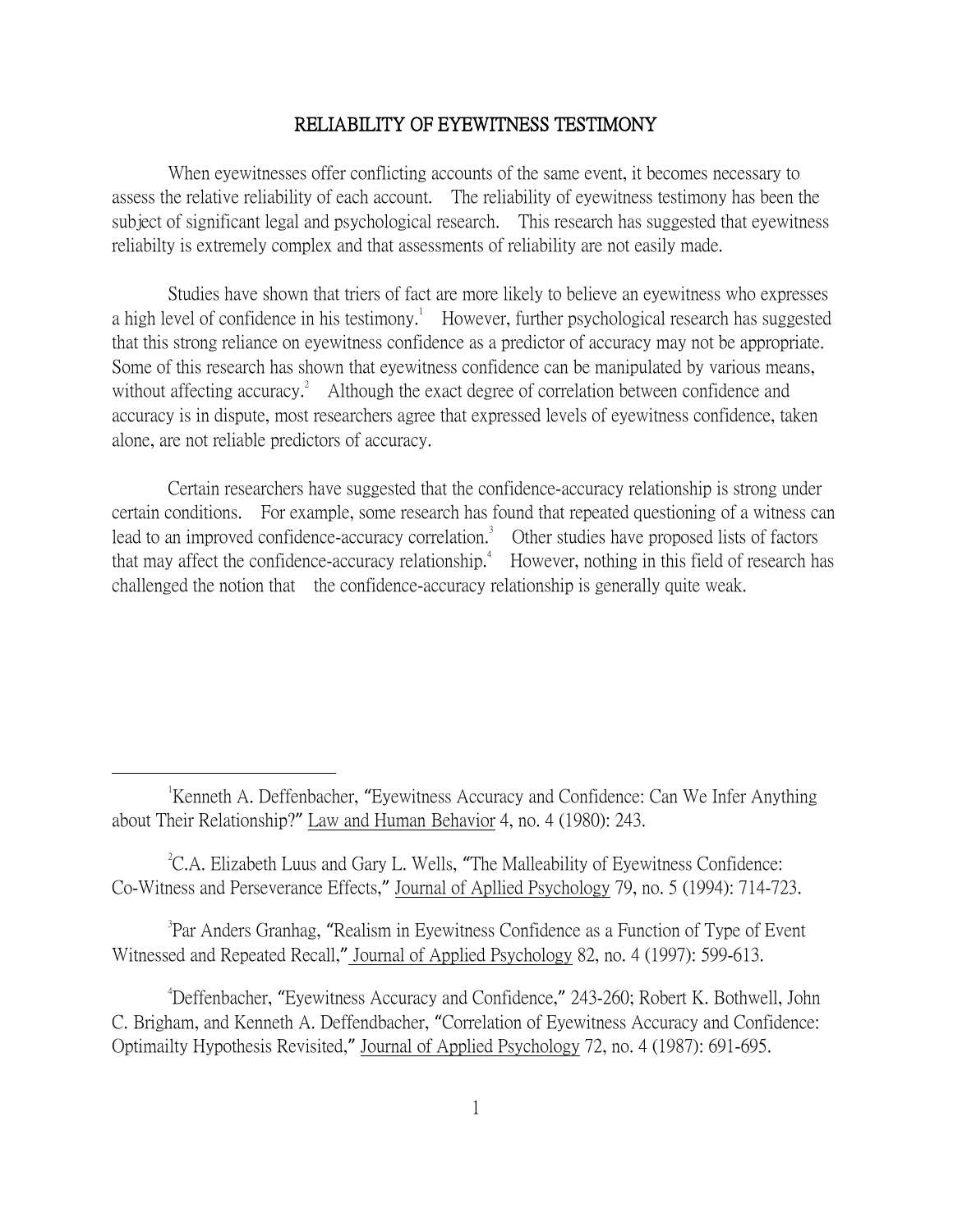In addition to studying the interaction of eyewitness confidence and accuracy, researchers have attempted to isolate individual factors that affect the accuracy of an eyewitness account. One factor that appears to affect accuracy is the passage of time. Rather predictably, research has generally shown that the more time that passes after an event, the less accurate one's memory becomes.<sup>5</sup> Due to practical considerations, most psychological research has dealt with relatively short periods of time, such as a few months or a year. However, the limited research that has examined the effect of longer periods of time suggests that one's memory of an event continues to decline steadily over time.<sup>6</sup>

There is also evidence suggesting that a stressful or violent event can affect the accuracy of an eyewitness's recall. Most studies show that recall accuracy generally declines as the violence of an event increases.<sup>7</sup> The problem with this area of research is that it is extremely difficult, if not impossible, to create realistic levels of stress and/or violence in a laboratory setting without violating ethical boundaries

Some memories of emotional events are thought to be so vivid that they remain in one's memory almost indefinitely. For example, many people still remember how they learned that President Kennedy had been assassinated. However, some recent studies have suggested that these extremely vivid memories may not always be extremely accurate.<sup>8</sup> Although people often claim to remember emotional events very vividly, the effect of emotion on recall accuracy is apparently quite complex.<sup>9</sup>

6 Ibid., 51-52.

 $\overline{a}$ 

 $\sigma$ <sup>7</sup>Brian R. Clifford and Clivev R. Hollin, "Effects of the Type of Incident and the Number of Perpetrators on Eyewitness Memory," Journal of Applied Psychology 66, no. 2 (1981): 364-370.

<sup>8</sup>Ulric Neisser and Nicole Harsh, "Phantom Flashbulbs: False Recollections of Hearing the News about Challenger," in Affect and Accuracy in Recall: Studies of "Flashbulb" Memories, ed. Eugene Winograd and Ulric Neisser (Cambridge: Cambridge University Press, 1992): 9-31.

<sup>9</sup>Daniel Reisberg and Friderike Heuer, "Remembering the Details of Emotional Events," in Affect and Accuracy in Recall, ed. Winograd and Neisser: 162-191.

<sup>5</sup> Elizabeth F. Loftus and James M. Doyle, Eyewitness Testimony: Civil and Criminal, 3d ed. (Charlottesville, Va.: Lexis Law Publishing, 1997), 49-52.